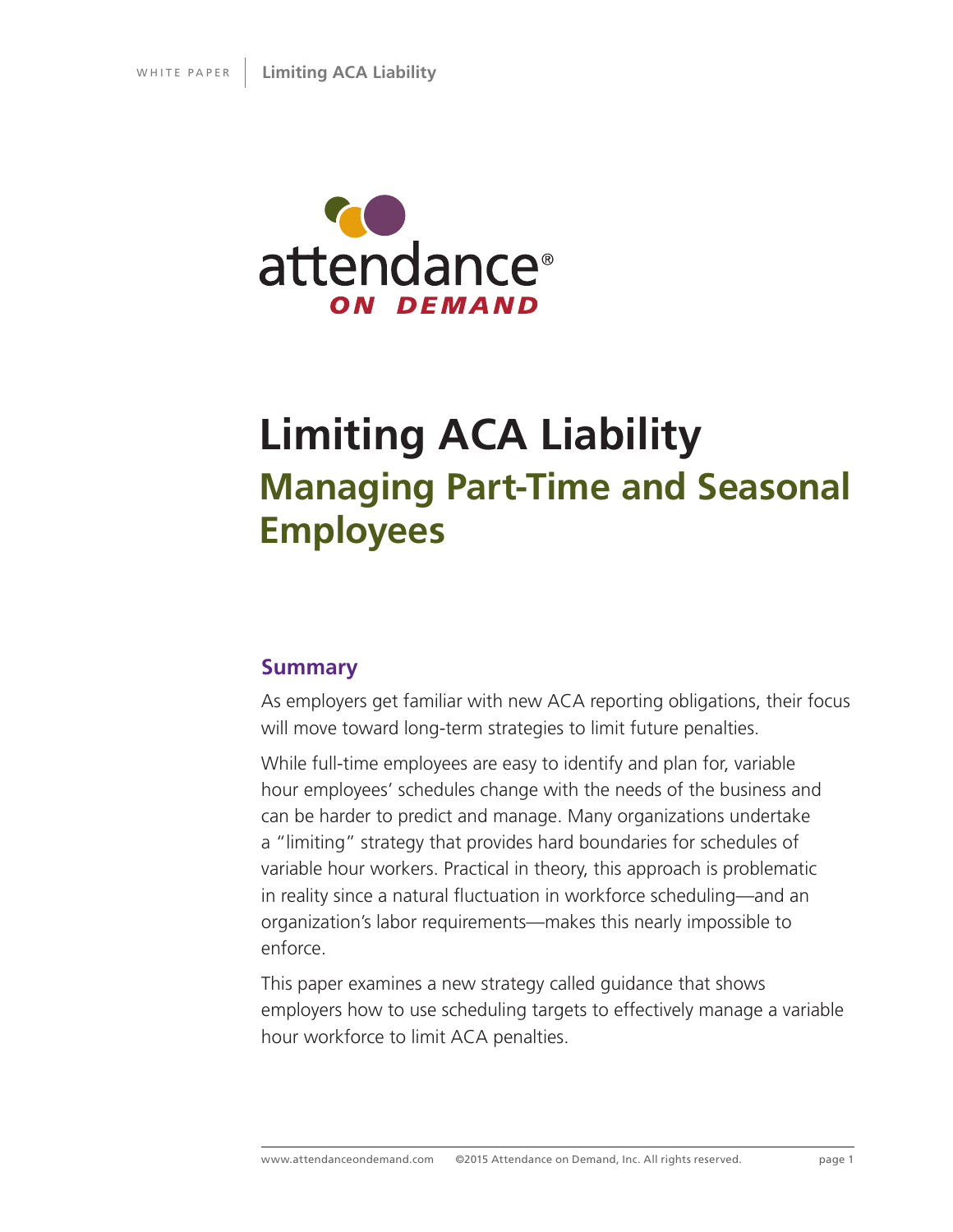## **Affordable Care Act: Beyond Reporting**

2015 is the first year applicable large employers must submit forms related to the Affordable Care Act (ACA) to the IRS. But once employers have the reporting obligations under their belts, they'll seek ongoing strategies to minimize ACA penalties and liabilities.

The ACA hinges on providing benefits to full-time employees. In most cases, strategies to limit penalties and liabilities require managing the status of an organization's workforce. What is the worker's status: full-time? Part-time or seasonal? New hire with a varied schedule? How will that affect our obligations and liabilities?

## **Employee Types**

ACA identifies three types of workers: known full-time, variable hour, and seasonal.

- *Known full-time:* Employees expected to work full-time (defined by the ACA as an average of 30 or more hours a week or 130 hours a month). These employees must be offered coverage or employers will face a peremployee penalty.
- *Variable hour:* Employees with schedules that change depending on the demands of the organization. They may be considered part-time or even fluctuate between full-time and part-time as needed. These employees may or may not require coverage depending on their actual service hours.
- *Seasonal:* Employees' work is considered "seasonal" in nature.

#### Seasonal Exemption

Organizations may be exempt from applicable large employer (ALE) status—and consequently exempt from ACA obligations—if their workforce exceeds 50 employees for four months (120 days) or less in a calendar year and all employees in excess of the 50 are "seasonal." ACA clarifies:

- Employees' work must be seasonal in nature.
- The season (not the time the worker is employed) typically lasts six months or less.
- The season occurs at the same time of year every year.



The opportunity to avoid penalties is clearly in the effective management of variable hour employees.

While full-time employee totals can be relatively straightforward and easy to predict, variable hour workers can skew numbers, switch statuses, and unwittingly put organizations at risk of costly penalties.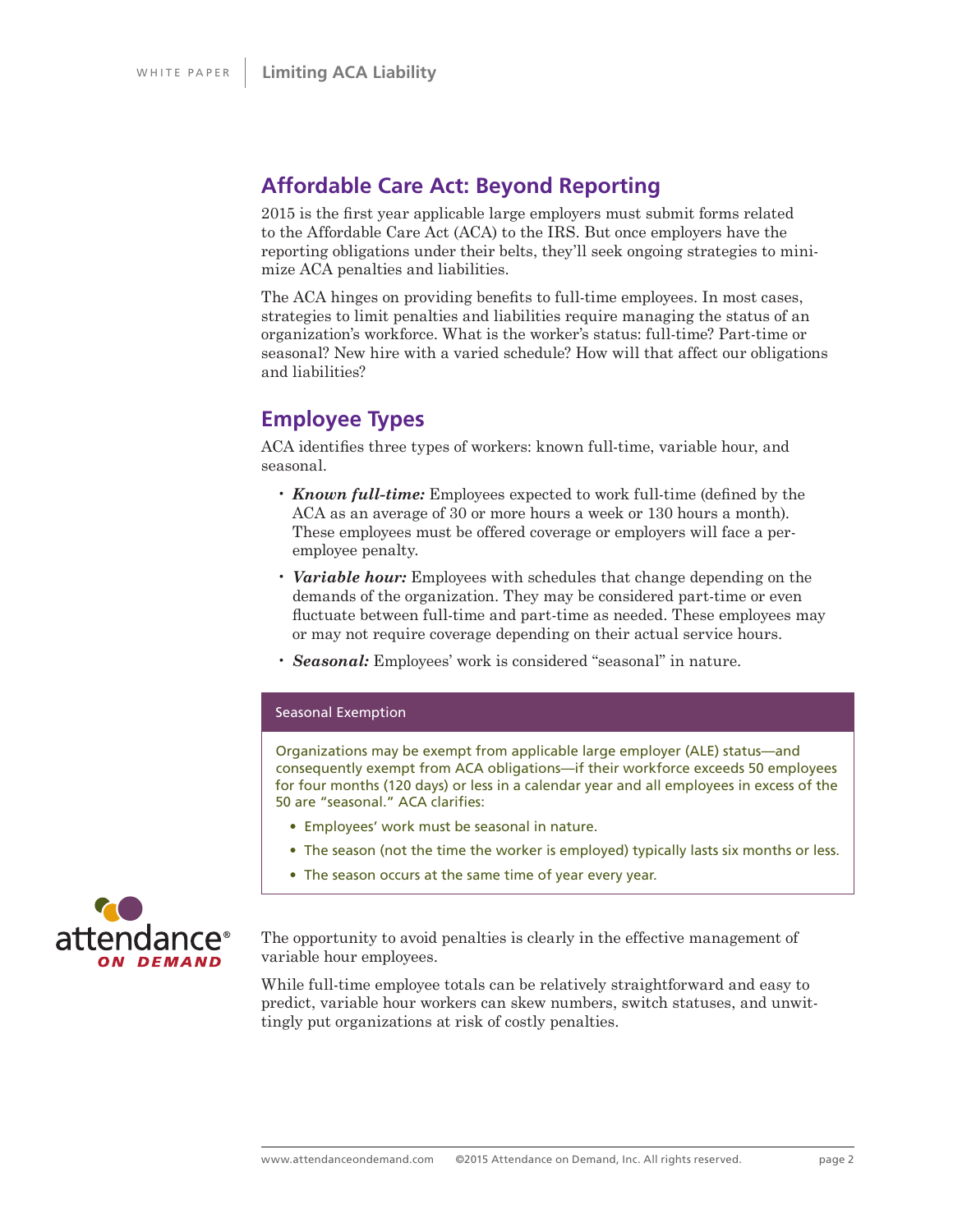## **Why Limits for Variable Hour Workers Don't Work**

To protect against potential penalties, many companies take a hard line approach to limiting variable hour workers' schedules. "We'll limit their time so there's no way their status will change," they declare.

In theory, this makes sense. In practice, this is nearly impossible to manage.

The reality is most businesses experience a natural workforce fluctuation. If one sales associate is sick, another will be scheduled to work the open shift. Coupled with the additional ebb and flow in the business's need for labor, this hard line approach will likely expose organizations inadvertently to more penalties, not fewer.

## **A New Mindset in Managing Variable Hour Workers**

Instead of imposing rigid limits, organizations should consider a guidance approach.

Guidance examines how many hours the employee has worked in the past and sets targets, or "guidance values," for upcoming schedules. Compared to limiting, this is a more responsive and proactive approach. It allows managers to adjust employees' schedules as needed to be more flexible and meet the business' needs while minimizing employee status changes.

## **Automation: An Easy Way to Do the Heavy Lifting**

Guidance requires accurate number crunching for employers to make the most of this strategy. But the idea is not to commit additional administrative resources to make it happen. The easier way to do the heavy lifting is to automate guidance with a workforce management system.

Most organizations have this type of system in place in the form of an HR or time and attendance system. If that's the case, organizations should talk with their vendors about the following functionalities to assist the guidance process:

### **ACA Status Tracking**

The ability to track employee's ACA status makes it easy for managers to identify the category each employee falls under. It also helps to ensure upcoming scheduling won't inadvertently change an employee's status from part-time to full-time.

### **Average Hour Guidance**

Average hour guidance provides "guidance values" or scheduling targets for each individual employee based on previous service hours. This is the heart of the guidance strategy.

### **Scheduling**

With guidance values in hand, managers can create schedules that meet the targets for each individual employee. A system that incorporates both of these functions makes it even easier.